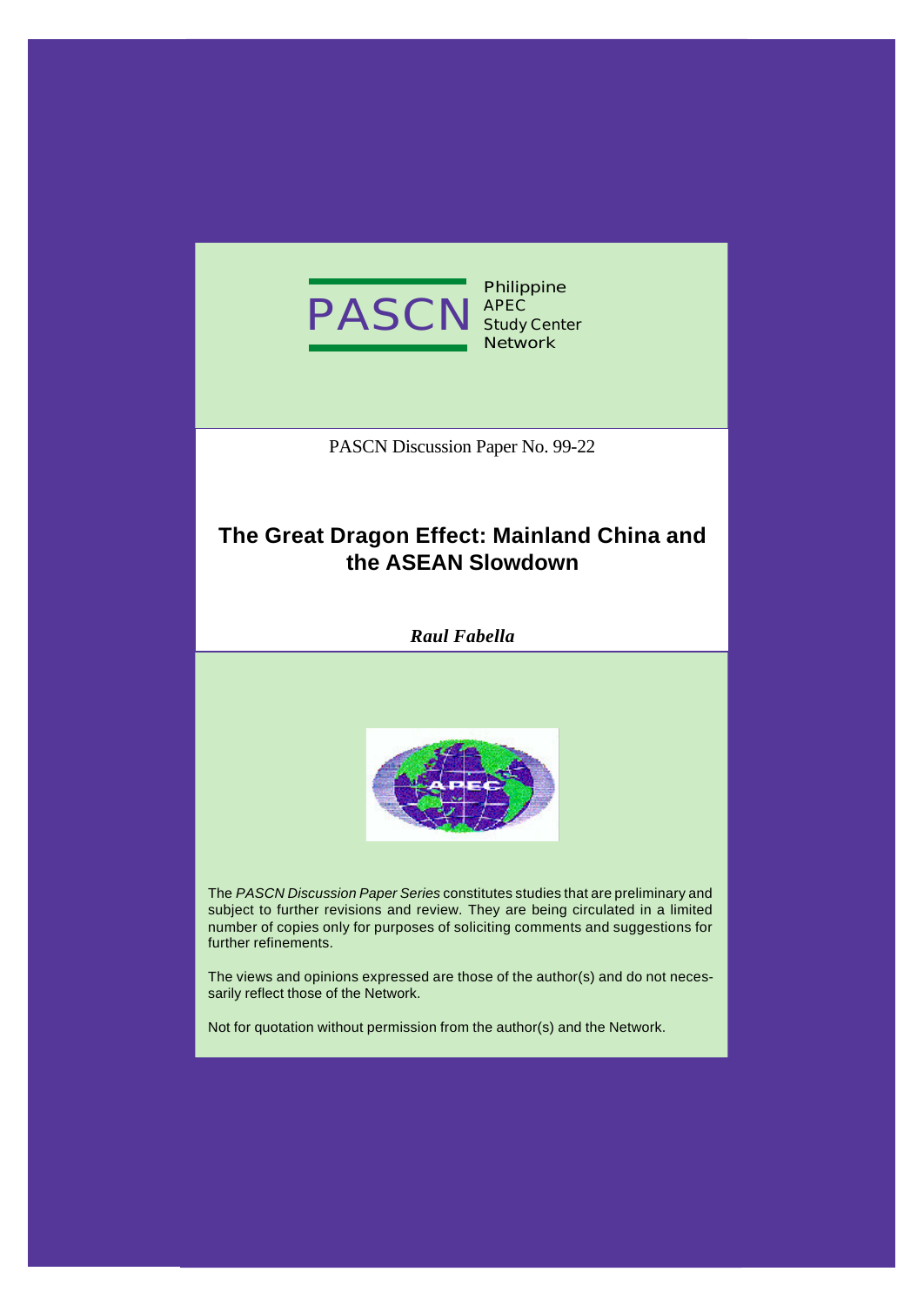

**PHILIPPINE** S TUDY C ENTER **NETWORK** 

PASCN Discussion Paper No. 99-22

# **The Great Dragon Effect: Mainland China and the ASEAN Slowdown**

# *Raul Fabella*

University of the Philippines

September 1999

The *PASCN Discussion Paper Series* constitutes studies that are preliminary and subject to further revisions and review. They are being circulated in a limited number of copies only for purposes of soliciting comments and suggestions for further refinements.

The views and opinions expressed are those of the author(s) and do not necessarily reflect those of the Network.

Not for quotation without permission from the author(s) and the Network.

For comments, suggestions or further inquiries, please contact:

**The PASCN Secretariat** Philippine Institute for Development Studies NEDA sa Makati Building, 106 Amorsolo Street Legaspi Village, Makati City, Philippines Tel. Nos. 893-9588 and 892-5817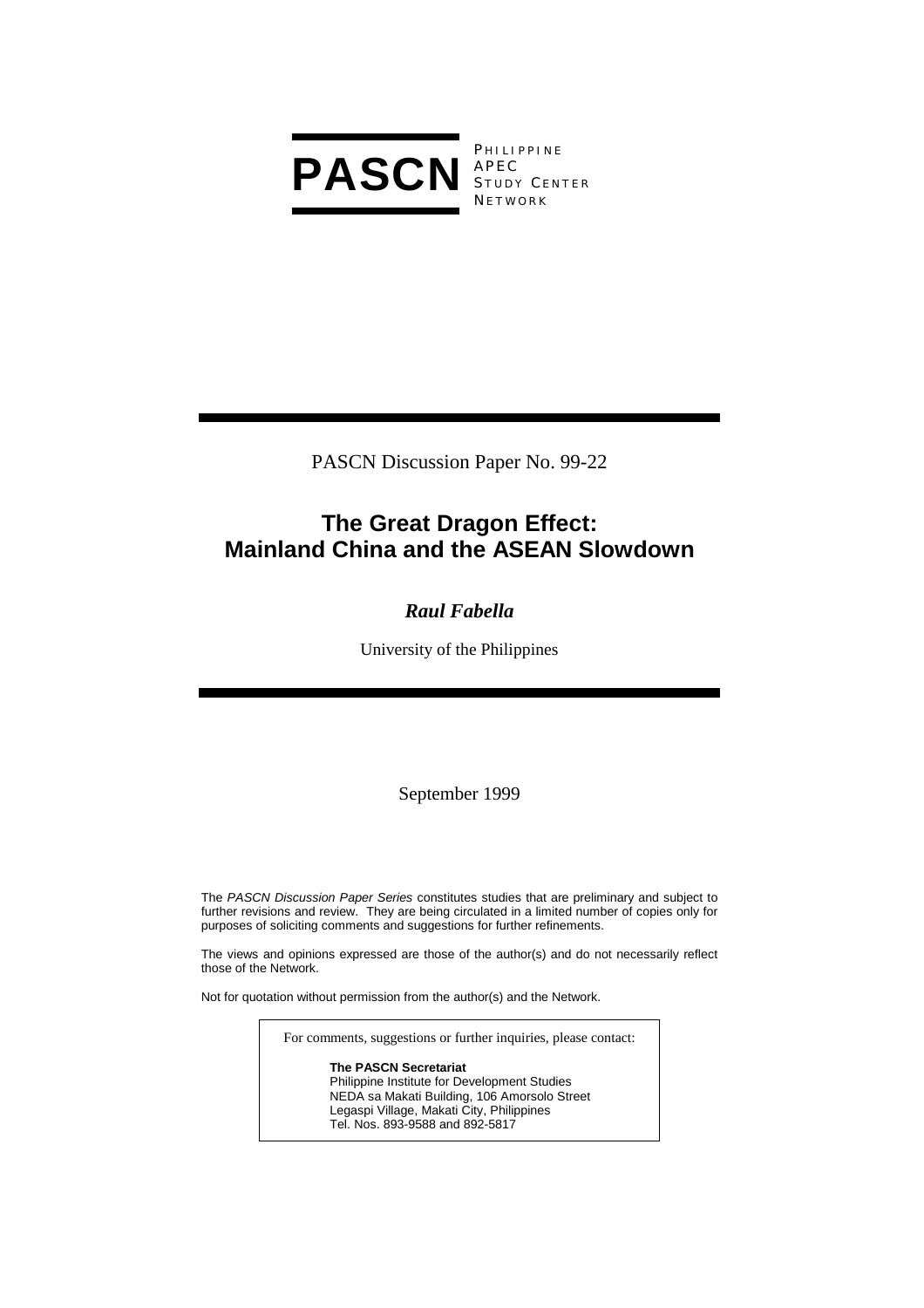# **THE GREAT DRAGON EFFECT: MAINLAND CHINA and the ASIAN SLOWDOWN**

Raul V. Fabella

# **Abstract**

We study the impacts of the emergence of a Great Dragon on other countries. We first focus on the labor-abundant Great Dragon (Mainland China) and then on the capitalabundant Great Dragon (Japan). We do this in both the static Hechscher-Ohlin-Samuelson framework and the dynamic East Asian model framework.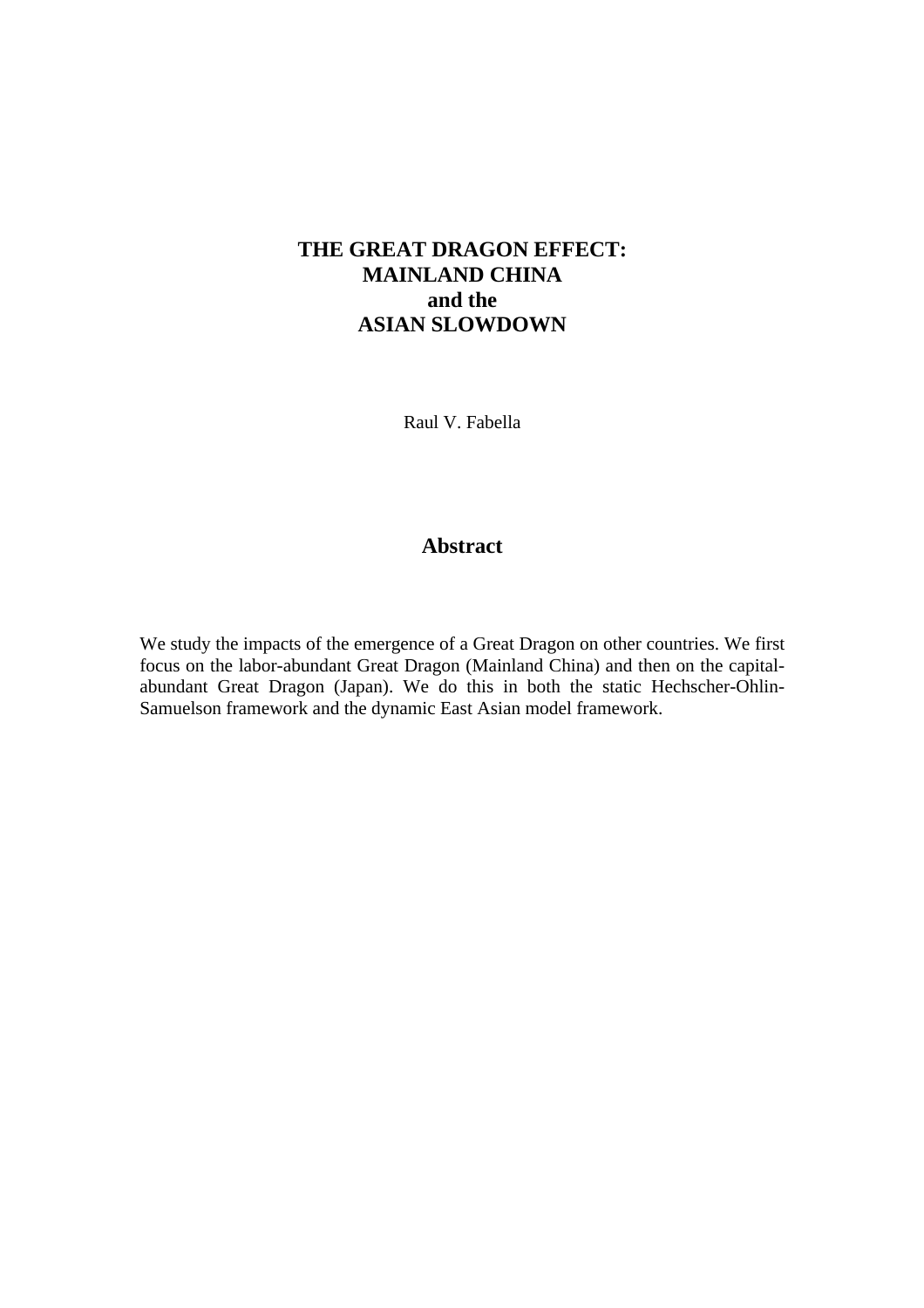# **THE GREAT DRAGON EFFECT: MAINLAND CHINA and the ASIAN SLOWDOWN**

Raul V. Fabella

# **Executive Summary**

This paper details the many possible economic imports that M. China will exert on the other Asian countries, especially the Asean. The prognosis from the static analysis is negative overall, especially for countries with factor endowments similar but smaller than M. China's, namely, the Philippines. Malaysia and Indonesia can depend on abundant primary resources (e.g., oil, lumber) to complement M. China's growth. Vietnam and Thailand can depend on their prowess at food (rice) production to get by. The dynamic analysis shows the crucial importance of the relative real wage, real exchange rate and DFI's (and capital mobility) in the role M. China played in the Asian crisis. It also highlights how important proactive and aggressive exchange rate policy is in prolonging the adjustment period of the region to the challenge from M. China.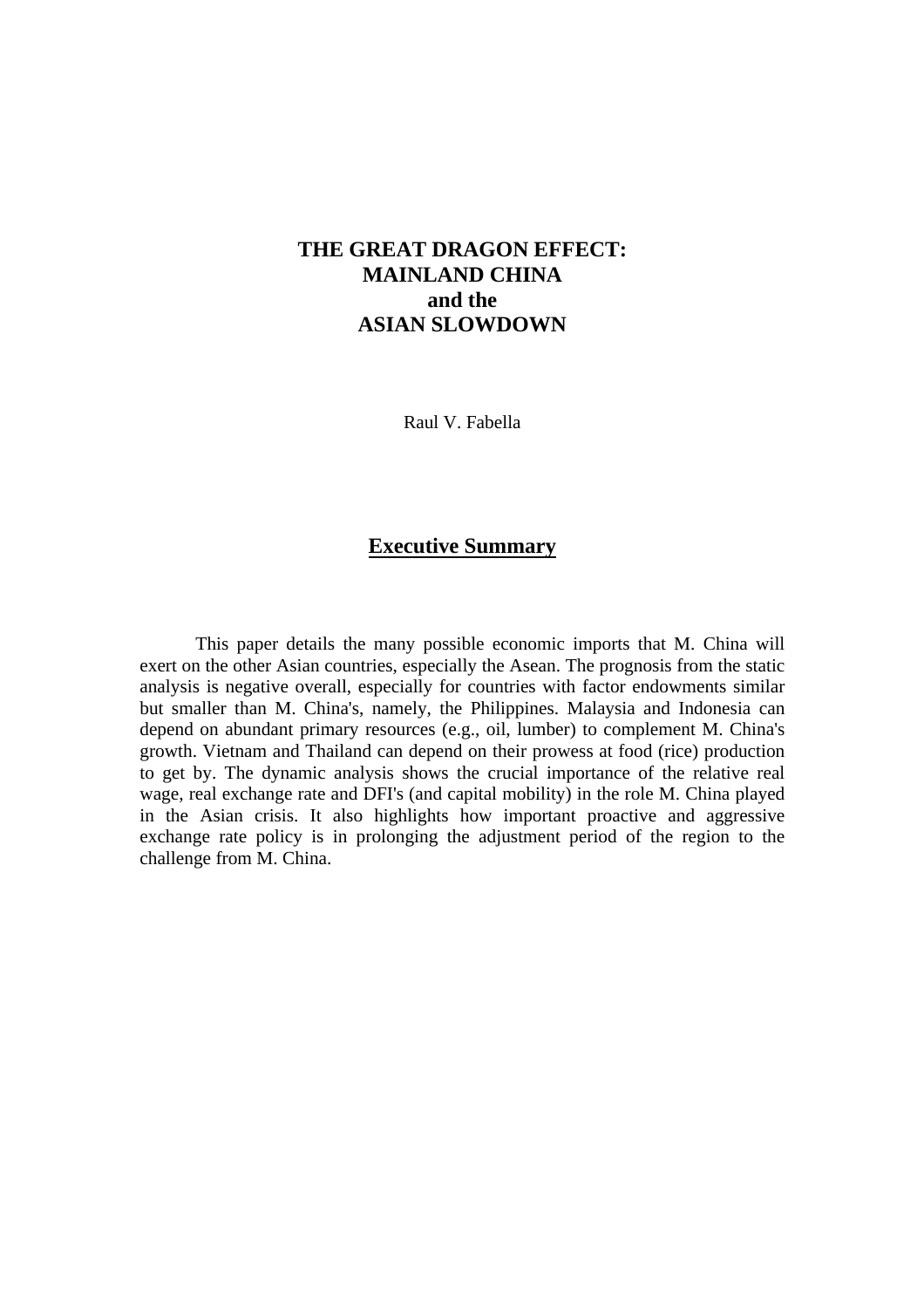# **Table of Contents**

| I.  | Introduction                                        |                                                  | $\mathbf{1}$   |
|-----|-----------------------------------------------------|--------------------------------------------------|----------------|
| Π.  | Emergence of a Dragon: A Static Three-Country Model |                                                  | $\overline{2}$ |
|     | A.                                                  | The Labor-Abundant Dragon                        | $\overline{2}$ |
|     | <b>B.</b>                                           | The Great Dragon Effect                          | 10             |
|     | $\mathcal{C}$ .                                     | The Capital-Abundant Dragon                      | 11             |
|     | D.                                                  | The First Great Dragon                           | 13             |
| Ш.  | East Asian Growth With a Dragon                     |                                                  | 13             |
|     | A.                                                  | General Equilibrium with Exogenous Interest Rate | 13             |
|     | <b>B.</b>                                           | <b>Growth Rates</b>                              | 16             |
|     | $C$ .                                               | Capital Accumulation                             | 19             |
|     | D.                                                  | <b>Exports</b>                                   | 20             |
| IV. | The Great Dragon Effect: Dynamic                    |                                                  | 23             |
|     | A.                                                  | Labor-Abundant Dragon                            | 22             |
|     | <b>B.</b>                                           | Capital-Abundant Dragon                          | 25             |
|     | C.                                                  | Why the Asian Convulsion?                        | 25             |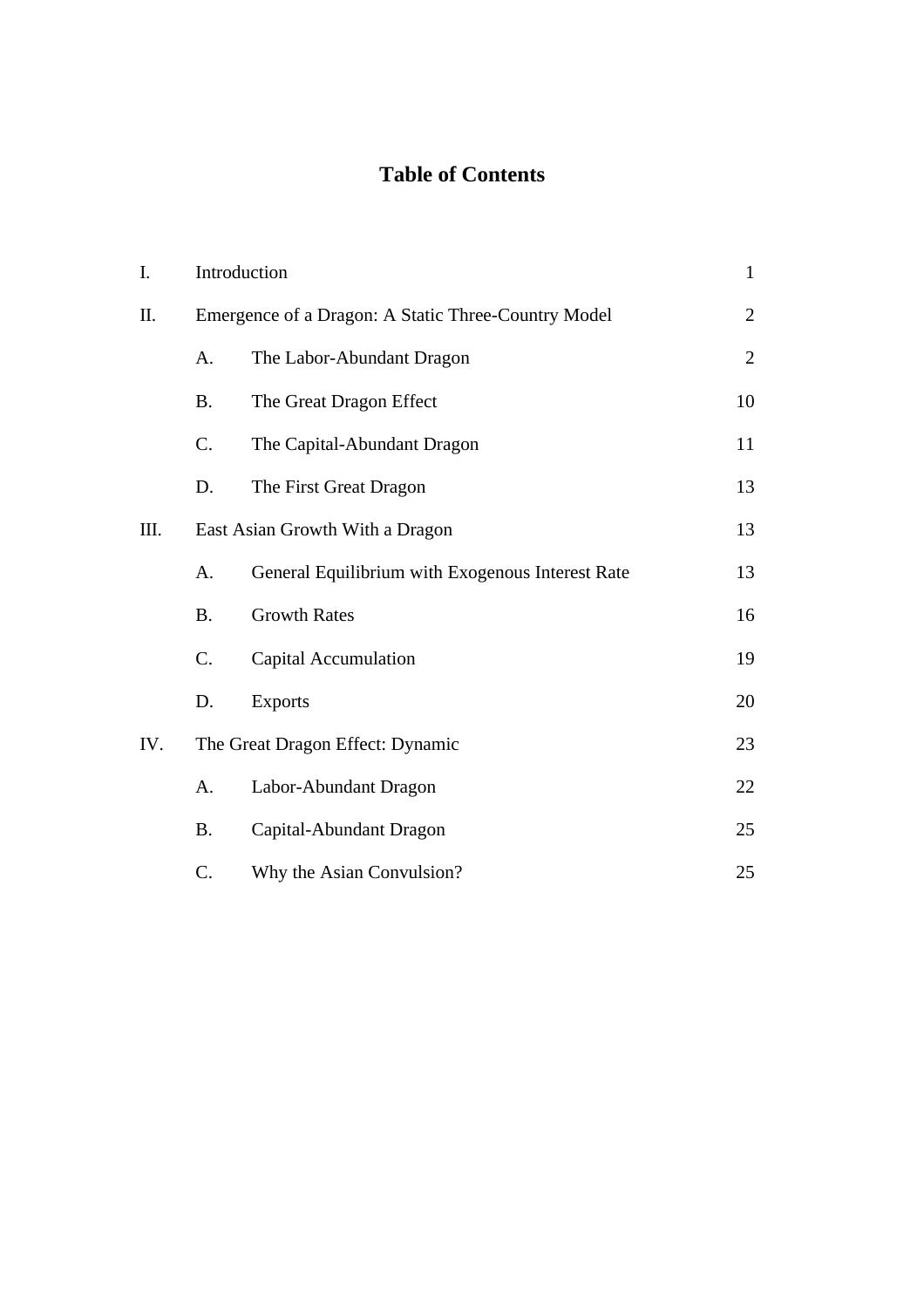# **THE GREAT DRAGON EFFECT: MAINLAND CHINA and the ASIAN SLOWDOWN \***

Raul V. Fabella \*\*

# **I. INTRODUCTION**

East Asia has experienced the emergence in its midst of two economic Great Dragons in the last thirty years. The first one was Japan, which attained gigantic proportions in the 1970s and 1980s, and exerted a tremendous positive pull on the rest of East Asia. South Korea and Taiwan became export powerhouses, churning out goods with heavy Japanese import content. It was not an exaggeration that the S. Koreans downplayed their trade surplus with the U.S. as "disguised Japanese trade surplus". In the second half of the 1980s, Japanese DFIs transformed Malaysia, Thailand and Indonesia into export machines and, eventually, DFI miracles.

The second Great Dragon experience came with the entry of M. China into the world export market in the late 1980s and early 1990s. The impression was unmistakable and scary. The other East Asia promptly lost its thriving sports shoe industry, its textile and garments, its toys and its knick-knacks. Christmas tree manufacturers in Thailand were uprooted with dispatch. The C and D markets of the world became flooded with cheap "Made in China" products. The fledgling tradeable sector in the Asean, used to sending shivers down the spines of others, now itself faced raw end of comparative advantage. The contrast with Japan's positive pull cannot be more pronounced.

In this paper, we will first explore the theory behind the Great Dragon effect. A three-country model will first generate comparative static explanations for the phenomenon we now observe. Then, a dynamic model of East Asia will convey the story in terms of growth.

# **II. EMERGENCE OF A DRAGON: A STATIC THREE-COUNTRY MODEL**

### **A. The Labor-Abundant Dragon**

#### A.1. Initial Conditions

 $\overline{a}$ 

Consider a three-country, two-good, two-factor trading universe. Factors are immobile. The first country, A (for East Asia), is labor-abundant and the second, W, is capital-abundant. X is the labor-intensive and homogeneous, and Y is the capital-

<sup>\*</sup> This study is part of the research project "China and Its Implication to the Asia-Pacific", funded in whole by the Philippine APEC Study Center Network.

The Author is from the School of Economics of the University of the Philippines.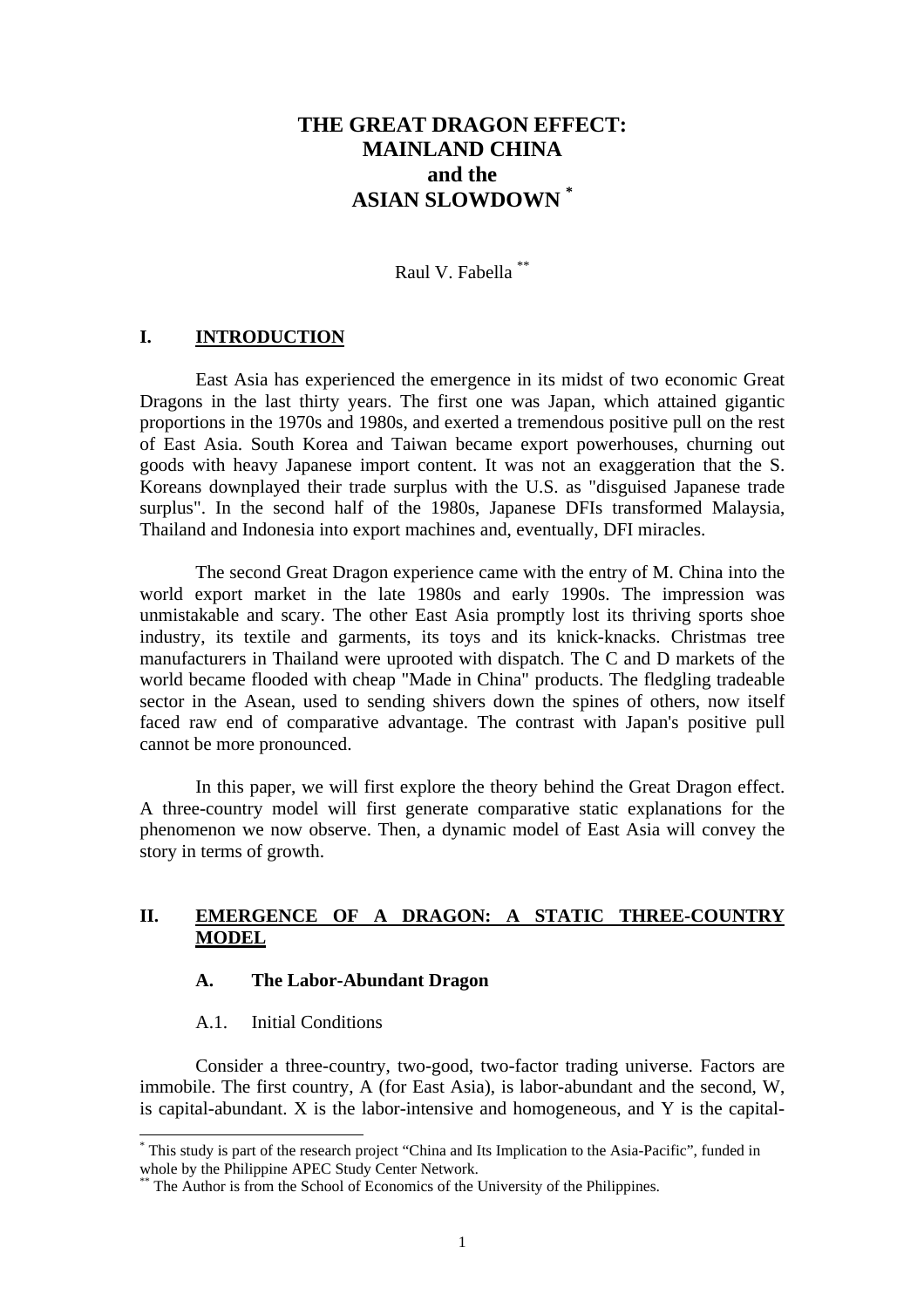intensive, homogeneous commodity. By the Heckscher-Ohler-Samuelson proposition, if only A and W trade, A exports X to and imports Y from W.

A.2. Dragon in Hibernation: Country D initially operates in autarky. Let D be initially identical to the pre-trade A so that its initial autarkic price ratio  $p^D =$  $(P_X/P_Y)^D = p^A = (P_X/P_Y)^A$ , the autarkic price ratio of A. Both are less than the autarkic price ratio of W  $p^W$ :  $p^A = p^D < P^W$ . Now let the labor endowment L<sub>D</sub> of D expand rapidly *ceteris paribus*. We know that (see, e.g., Woodland, 1982):

$$
p^{D^*} = P_X^{D^*} - P_Y^{D^*} = [-L_D/(\delta_D + \delta_S)] |\lambda|
$$
 (i)

where (\*) indicates rate of growth,  $\delta_{\rm D}$  is the elasticity of substitution around the isoquant,  $\delta_S$  the elasticity of transformation around the production frontier,  $(\delta_D + \delta_S)$  > 0 and  $|\lambda| > 0$  if X is more labor-intensive than Y ( $\lambda$  being the matrix of industry shares). Thus, the autarkic  $p<sup>D</sup>$  falls and the fall is larger, the larger the growth in labor L<sub>D</sub>. Thus, the before-trade post-L growth price ratios are  $p^D < p^A < p^W$ . But as long as D is autarkic, exports of X to W will all come from A. However, the citizens (labor)of D are now poorer than A's, because each works with less capital and, thus, lower marginal productivity, i.e.,  $(w/r)^D < (w/r)^A$ .

### A.3. Export Shares

Let s be A's share of  $X$  export market (W's imports of  $X$ ). We assume s to be a function of  $p^A$  and  $p^D$  if D opens its door, i.e.,

$$
s = s (opA, opD), \t s1 = (\partial s/\partial pA) < 0, o = 1
$$
  
\n
$$
s2 = (\partial s/\partial pD) > 0, o = 1
$$
 (ii)

where the autarky operator  $o = 1$  if the country trades and equals 0 if the country does not trade. We also make the assumption that  $s(0, op^D) = 0$  and  $s(op^A, 0) = 1$ . Thus, initially, s = 1 and (1-s) = 0, since D does not trade. And finally, s = 0.5 if  $p^A = p^D$ . In this case, there is no way to differentiate between exports of X from either A or D.

#### A.4. A Dragon Emerges: Homogeneous X and Y Case

From a position of autarky, D now suddenly throws its doors open to trade. From (2),  $o = 1$  and  $s(op^A, op^D)$ , and  $p^A > p^D$ . Since X and Y are homogeneous commodities, and transport cost is either identical or insignificant, s falls from one to zero, and D's export share in the W market  $(1-s) = 1$ . A, in effect, becomes autarkic. It loses all its export market for X in W but cannot begin to sell to D (since X is cheaper in D). It wants to import Y but has no hard currency to pay for it apart from borrowing. Nor can it sell the capital-intensive Y to D having become relatively more capital-abundant than D since D can get the same Y cheaper from W.

*Claim 1:* (Forced Autarky): A reverts to forced autarky when X and Y are homogeneous goods and a previously autarkic but more laborabundant (than A) country D opens its doors to trade. A's welfare falls.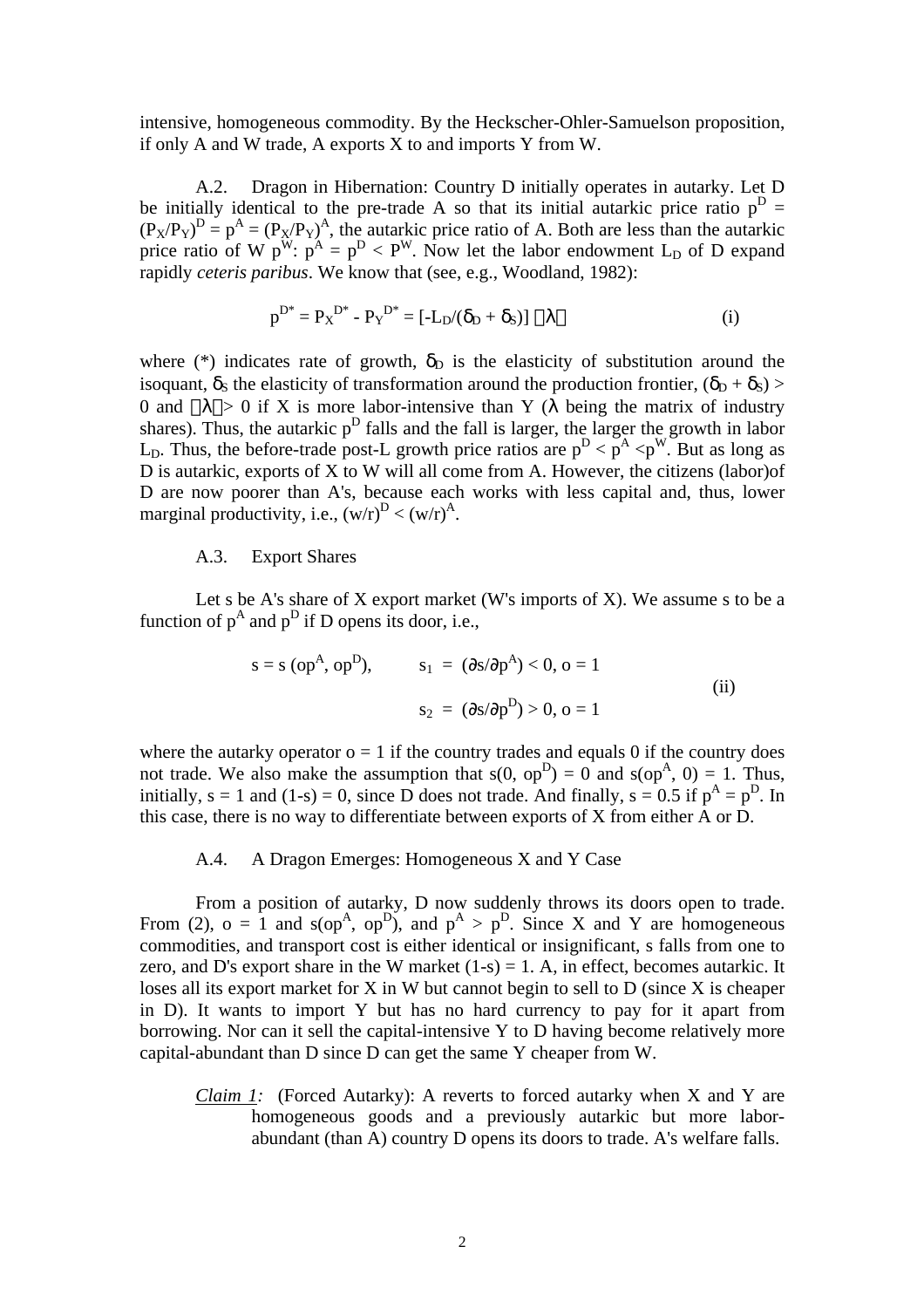The result of the emerging (as it were from the cocoon) dragon is a drastically reduced welfare for A. This complete displacement represents the worst possible outcome. The situation of forced autarky remains until the growth and capital accumulation in D eventually equalize factor endowment ratios.

# A.5. X as a Spectrum of Goods

Let X be a set of goods rather than a homogeneous commodity. Each  $X_i \in X$ has a capital-labor ratio strictly less than that of homogeneous Y:  $k_i < k_y$ ,  $4$ . So initially, A still exports X to W since A is labor-abundant and imports Y from W.

#### A.5.a. D Opens Up

Let D be more labor-abundant than A but autarkic initially. When D opens up to trade, A is relatively more capital-abundant, and by HOS, it will export those  $X_i$ 's which exhibits the lowest  $k_i$ 's,  $k_i$ 's  $\leq k_i$ <sup>\*</sup> to A and W (producing these cheaper) and will import  $X_i$ 's exhibiting higher  $k_i > k^*$ . A will lose the W market for X such that  $k_i$  $\leq k_i^*$ . In addition, A will start to trade with D, importing  $X_i$  with  $k_i < k_i^*$  and exporting  $X_i$  with  $k_i > k_i^*$ . Both A and D will still import Y from W. Intra X trade occurs between A and W.

The welfare effect here is ambiguous. A is forced to upgrade (concentrate on the capital-intensive segment of  $X$ ), relegating the rest to A. This, more or less, reflects the *flying geese pattern* of consecutive adaptation and relegation of laborintensive products. There will be adjustment costs but the steady state average k in A is higher and steady state per capita income is higher (see, e.g., Findlay's (1996) characterization of the tradeable sector as a continuum in the Solow-Swan framework). S. Korea and Taiwan are in this position.

*Claim 2:* Let X be a set of tradeables. Let  $X_i \in X$  and  $k_i$  be ith capital-labor ratio, but  $k_i < k_y$ ,  $\mathbf{V}_i$ . If D opens its door to trade, A (i) retains its exports of  $X_i$  to W and starts exporting these to D as long as  $k_i > k^*$ ; (ii) loses its export of  $X_i$  to W if  $k_i < k^*$ , and begins to import these from D.

This pattern also mirrors what happens when A and D start out identically and A surges ahead with the expansion of its capital endowment which we will later discuss in connection with the capital abundant dragon.

A.6. With Mobile Capital

If capital is mobile between A and D, the entry of a labor-abundant D will shift comparative advantage for labor-intensive X to D from A. But now, capital from A can and will move to D from A, since capital is now more productive in D, i.e., works with more L. Thus, the capital endowment of A can fall, reducing its grip on the more capital-intensive  $X_i$ 's. The following is intuitive:

*Claim 3:* (Negative Pull): Let capital become costlessly mobile between A and D, but not labor, when labor-abundant D opens up. Then with  $k^A$  >  $k^D$  (where  $k^A$  and  $k^W$  are weighted aggregate (K $\overline{L}$ ) in A and D,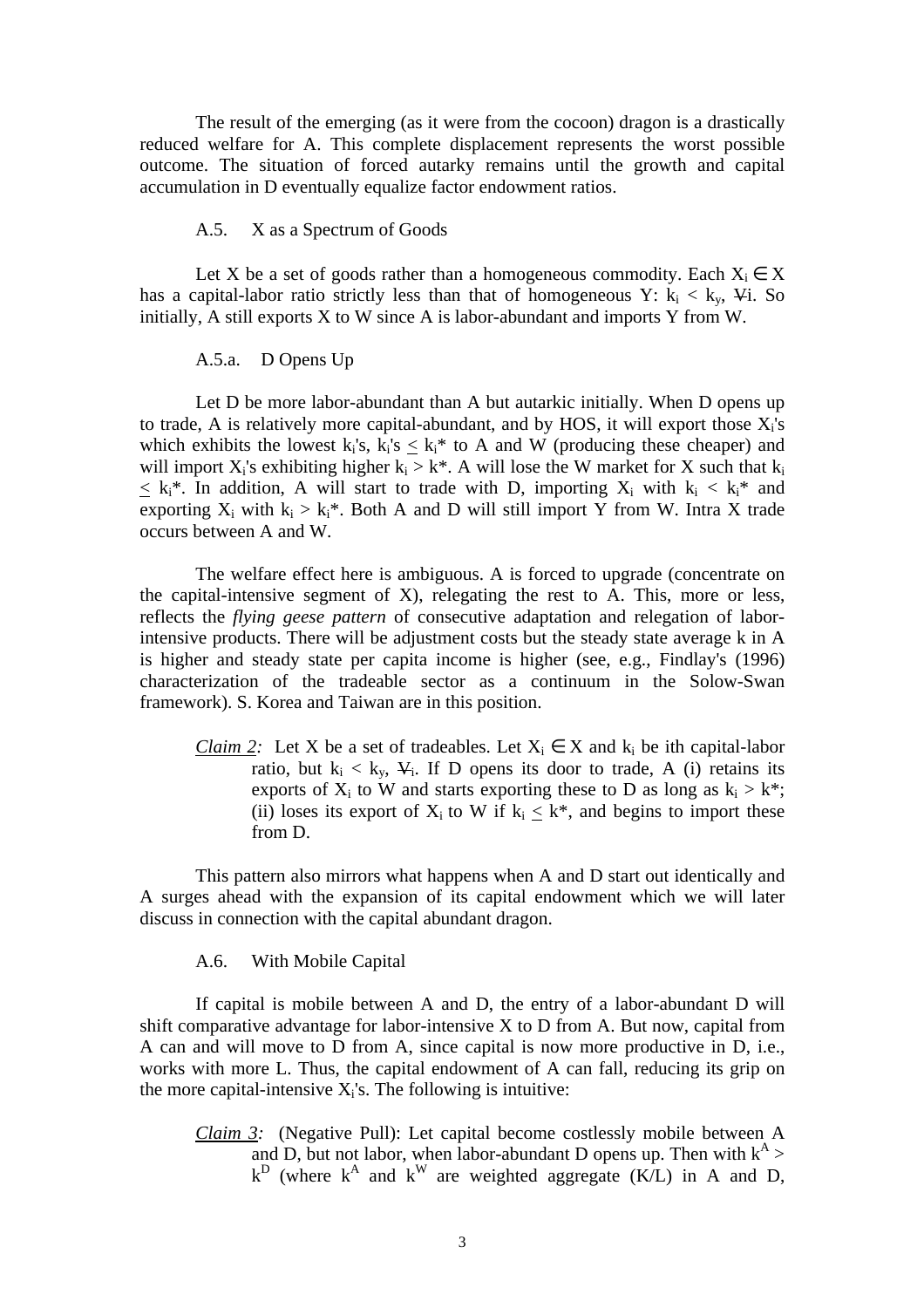respectively),  $(w/r)^A > (w/r)^D$  and capital moves from A to D, raises the threshold  $k^*$  of A's comparative advantage in X and reduces the potential trade between A and D. It also reduces A's export of X to W.

This reduces the relative capital abundance advantage of A and reduces the subset of X that it can hold on to. This leads to reduced trade between A and D, and A and W. This mimics the *Mundell effect* of capital mobility. The negative pull on A can even be more pronounced.

*Claim 4:* Let capital be costlessly mobile between A and D but not labor. If enough capital moves to D to equalize factor endowment ratios between A and D, then A becomes HOS-identical to D and exactly as poor. With equal poverty, both A and D export X and import Y from W. A suffers *absolute immiserization*.

This is especially true when considerable capital in A is controlled by MNC's with their global reach and facility of relocation. The impact is greater if (a) the capital accumulation in A is heavily dependent on mobile capital (DFI), and (b) the capitalintensive segment of X with  $k_i > k_i^*$  is very sparse or under-developed. These are the real source of distress in A due to the emergence of China. Not only are A export shares being contested in W but there is considerable loss of capital (closure of factories). Thailand, Malaysia, Indonesia, Philippines are in this situation.

A.7. Role of Absolute Ricardian Advantage and Scale Economies

While our discussion has so far employed comparative advantage, there are absolute advantage issues as well. Assume D to be initially identical to A and initially autarkic. Let K and L in D rise at the same rate. Now D has absolute advantage in both goods but no comparative advantage since  $K^D = \lambda K^A$  and  $L^D = \lambda K^A$ ,  $\lambda > 1$ . No trade will occur by H-O-S if production technology is identical.

Suppose, however, there is a *Hick's neutral Arrow-type scale economies*, i.e., H = H(K), in the production of X. Then p<sup>D</sup> falls below p<sup>A</sup> (even if  $(w/r)^D = (w/r)^A$ , since the  $(w/r)$  - p locus shifts, and D will begin to push A out of W market.

*Claim 5:* Let there be an Arrow *learning-by-doing* in the Hick's neutral parameters of X, i.e.,  $H_i(K)$ ,  $H_i(K) > 0$ , for each  $X_i \in X$ . Let D be  $\lambda$ neutral larger than A, i.e.,  $K^D = \lambda K^A$  and  $L^D = \lambda K^A$ ,  $\lambda > 1$ . Then, (i) D's opening up will force A into autarky, if  $H_i(K)$  is uniform across i; (ii) if  $H<sub>i</sub>(K)$  is non-uniform. D's opening will result in a Ricardian comparative advantage between A and D where D concentrates in those X where  $H_i(K)$  is largest and A will take up the residual.

The reason for  $(5)(i)$  is that D is more productive than A across all  $X_i$ 's due to uniform Arrow scale economies induced by higher capital endowment. D's labor is richer than A's, i.e.,  $H(K)^DMP_L = w^D > w^A = H(K)^AMP_L$  since  $K^D > K^A$  but  $X_i$ 's are still cheaper to produce in D, since capital is more productive. Thus, D will export X to W. A has nowhere to export X. D has an absolute Ricardian advantage in X over A. Again, *immiserization* of A results. A retains some X in the case of non-uniform scale economies.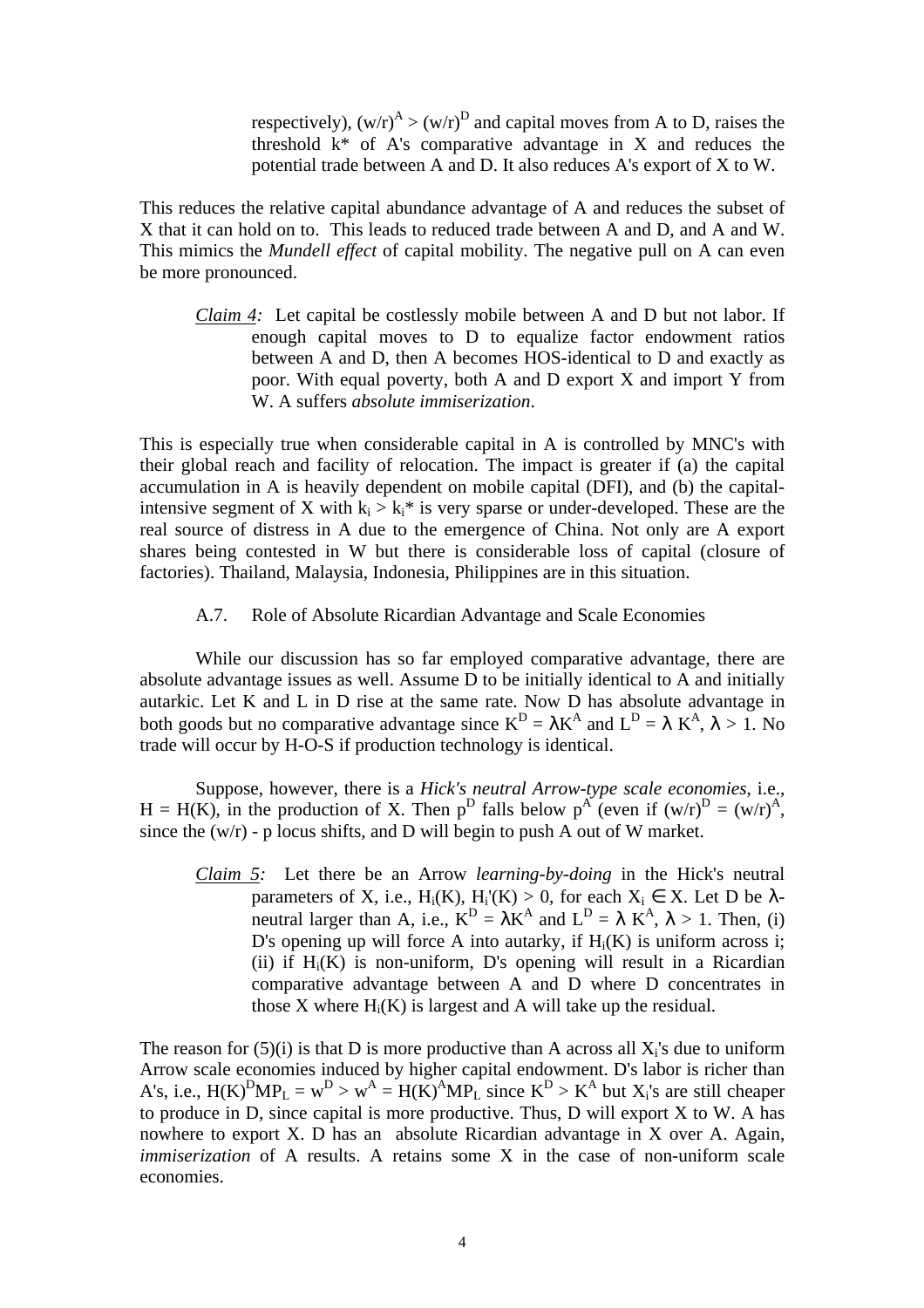With capital mobile in the trading world, this scale economies effect accelerates. We know that since  $H(K)^DMP_K^D = r^D > r^A = H(K)^AMP_K^A$  and capital will flow into D from A and W. This raises  $K^D$  and, thus,  $H(K)^D$  further. We have:

*Claim 6:* if capital mobility is allowed on top of the Arrow learning-bydoing based on K and D being λ-neutral larger than A, capital flows into D from A, and W worsens the plight of A.

The results here point to the overall downward pull on relatively laborabundant A with the opening up of an absolutely labor-abundant D in a three-country model. D is the poorer country and A is either forced to autarky reduce exports. Adding capital mobility between A and D worsens the negative impact. Some mitigation, however, exists for those A subregions producing more advanced, less labor-intensive  $X_i$ 's in the heterogeneous  $X$  case.

#### B. **The Great Dragon Effect**

An open Mainland China is the real counterpart of the emerging laborabundant dragon. The first thing observers noticed after opening in the 1990s is the very low labor cost, the relatively good infrastructure, the absence of fractious labor disputes and the huge potential market which can support scale economies. East Asia promptly lost first its garment, then its toy industry, and then its sports and sportsshoe industry to factories located in M. China and financed by, heretofore unheard of, levels of DFIs. Although cost of labor in Shanghai is now comparable to other East Asia, the Chinese hinterlands still shelter workers in the hundred millions who are ready to move when circumstances allow. This forms a huge pool of labor that casts a warning shadow on all labor-intensive production in the other East Asia.

### C. **The Capital-Abundant Dragon**

In this section, we treat the case of a three-country trade where the emergence of the third country D flows from a rapid rise of its capital endowment.

#### C.1. Initial Conditions

Let A and D be initially identical, labor-abundant and trading with W. X and Y are the goods, with X being heterogeneous, labor-intensive, on average, and Y being capital-intensive. No factor-intensity reversal is allowed. Let HOS assumptions hold. Then, for all practical purposes, A and D are subregions of the same country. Their share in exports of X to W will be half-and-half. The autarkic price ratios are  $p^A$  $=p^{D}$  < p<sup>W</sup>. Trade between A and D does not exist.

#### C.2. D Emerges

Suppose D forges ahead due to a rapid growth of its effective capital stock (due to either higher savings rate or higher innovation, or human capital growth). Then  $(w/r)^D$  rises as r falls and  $p^D$  rises above  $p^A$  and we have as the autarkic situation:  $p^{A} < p^{D} < p^{W}$ . In the heterogeneous X case, D will begin to specialize in its trade with W in those  $X_i \in X$  such that  $k_i > k^*$  and relegate  $X_i \in X$  with  $k_i \leq k^*$  to A. Furthermore, A and D will begin to trade: A exporting to D, the more labor-intensive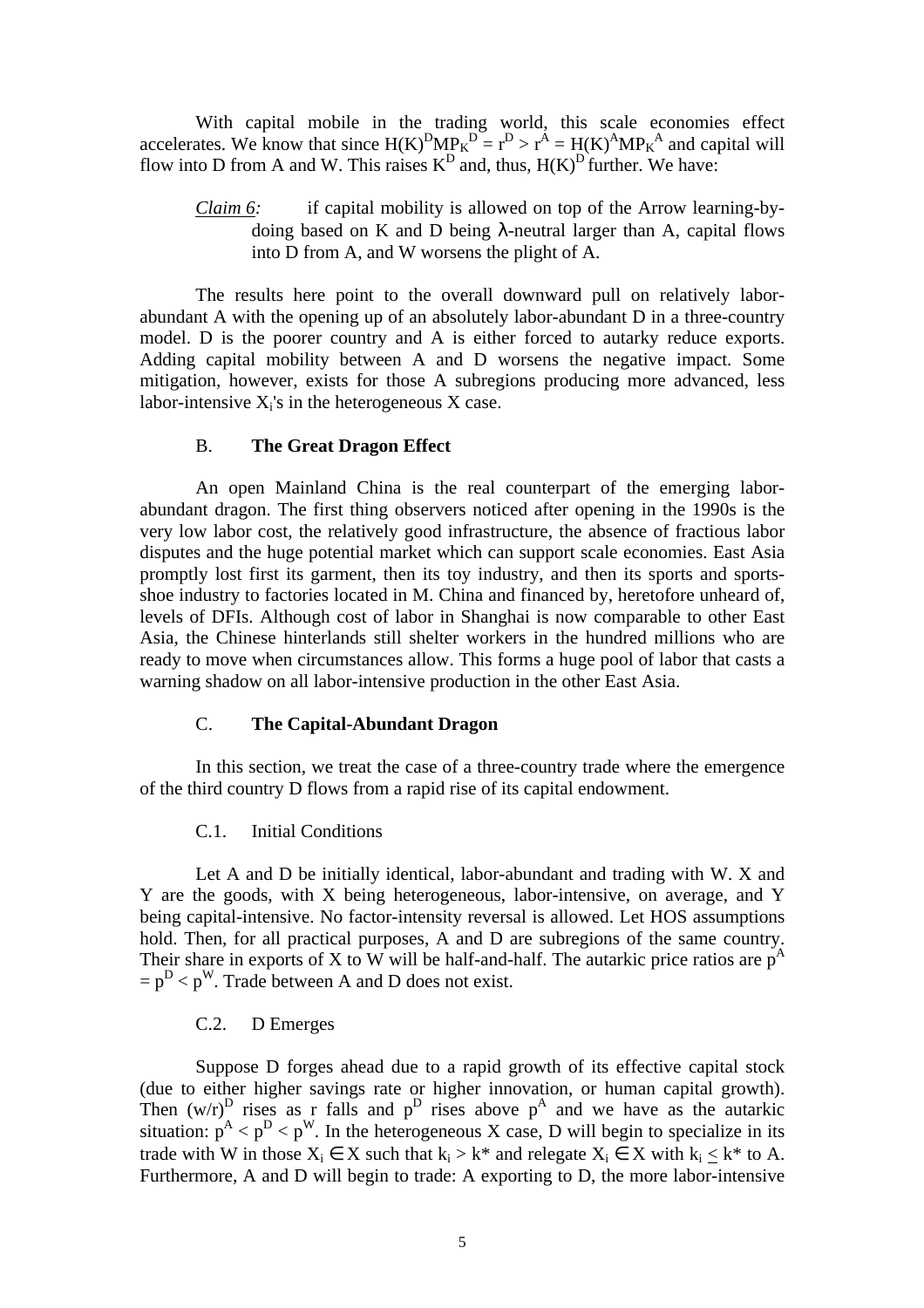X and importing from D, the less labor-intensive X. The welfare effect of this on A is ambiguous. A's consumers are accessing less labor-intensive X cheaper from D (D's rise in capital means that this segment of X becomes cheaper). But A is also giving up this segment of its exports to W in return for its exports of lower segment to D. The dislocation can be painful.

# C.3. Capital Mobility

If capital is mobile between A and D, capital which has become cheaper in D with a rise in K will now move to A where it is scarcer and fetches a higher price. In other words, A receives DFI from D. Thus, A shares in the growing capital-abundance of D resulting in the growth of its own  $(w/r)^A$  as r falls as well. The capital inflow mitigates the dislocation in A of the less labor-abundant X. The welfare effect on A with capital mobility in unambiguously positive.

*Claim 7:* (Positive Pull): If X is heterogeneous and capital is mobile between the rapidly capital accumulating D and the labor-abundant A, A's real wage will grow with D's real wage.

# **D. The First Great Dragon: Japan**

The capital-accumulating dragon D refers to Japan and its positive pull on East Asia in the 1970s and 1980s. Japan's DFI virtually made economic miracles to Thailand, Malaysia and Indonesia. This was the first Great Dragon Effect.

# **III. EAST ASIAN GROWTH WITH A DRAGON**

In Section II, we dealt with the trade pattern and some welfare impact of the entry or emergence of a Great Dragon in a comparative static framework. In this section, we attempt a dynamic characterization of the impact of a dragon on the growth of a smaller neighbor.

## **A. General Equilibrium Structure With Exogenous Interest Rate**

The purpose of this section is to demonstrate how the drive to accumulate capital induces a tight credit policy in a policy environment that approximated that of the East Asian NICs. The model does not attempt to encompass all the compelling features described in the heuristic account but is shown to be consistent with most of them. The model's internal consistency breaks down with Mundell-Fleming capital liberalization.

We construct a model of a small semi-open economy with two sectors: the tradeable sector, T, and the nontradeable sector, N. T includes manufacturing. N includes prominently quasi-tradeables such as infrastructure, intermediation industries (financial, distribution, informal) unemployment and real estate. Each sector uses labour and capital and all factors are accounted for (N includes unemployment). The economy is labour abundant and T is more capital-intensive than N. An alternative useful characterization of N views the sector as consisting of two segments of differing capital intensity, with N's capital-labor ratio being the weighted average of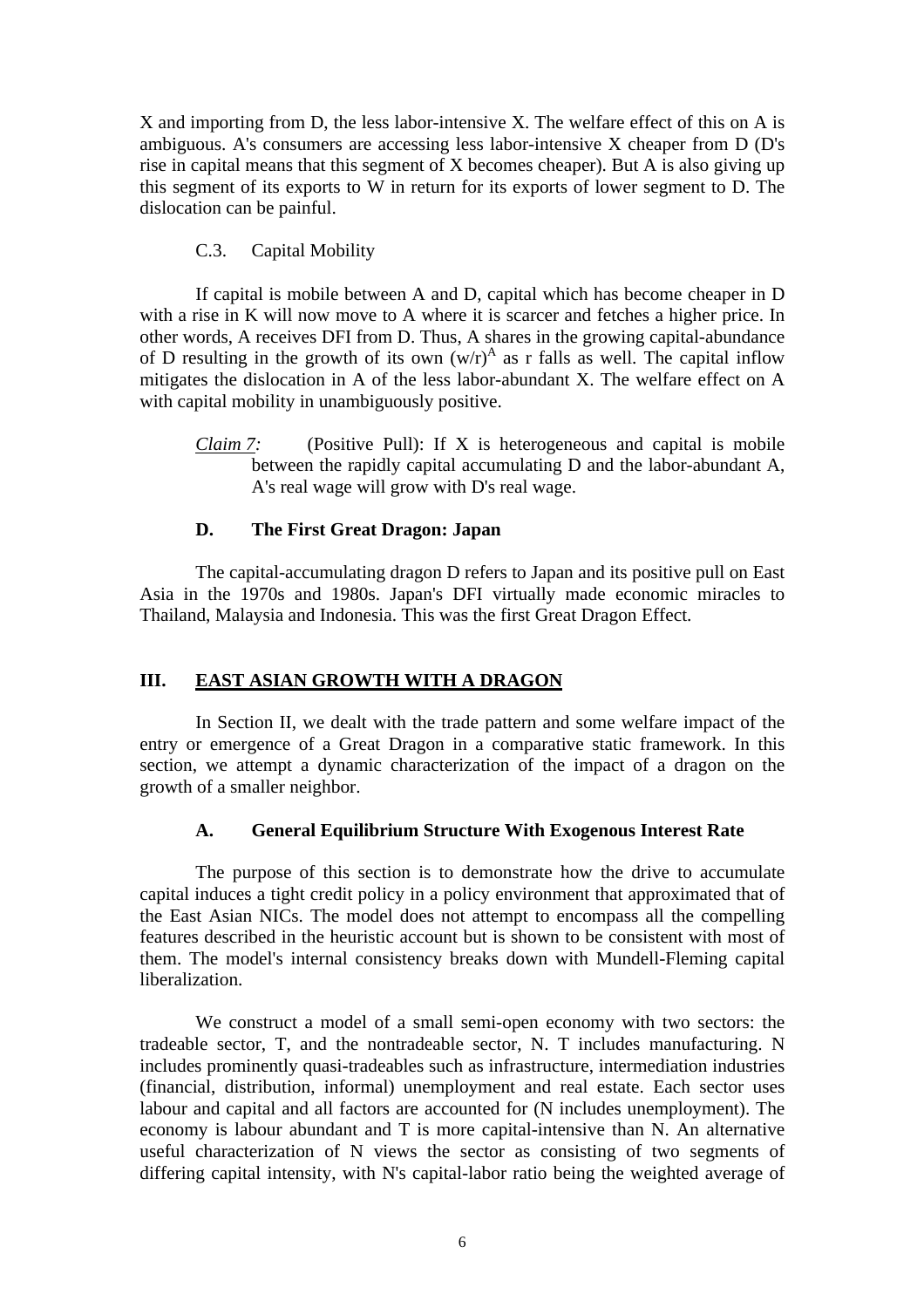the two segments' capital-labor ratios. The capital intensive segment, i.e., real estate and banking, is more capital-intensive than T; the labor-intensive segment is more labor-intensive than T. No factor reversal is allowed. Finally, the production technology is constant returns to scale. Let  $k = (K_T/L_T)$ ,  $h = (K_N/L_N)$ ,  $f(k)$  the average output in T, g(h), the average output in N,  $p = Q/P$ , where Q is the price of N and P is the price of T, the first order conditions for  $\Pi$  maximum are:

$$
f'(k) = r \tag{1}
$$

$$
f(k) - f'(k)k = w \tag{2}
$$

$$
pg'(h) = \lambda r, \quad \lambda > 1
$$
 (3)

$$
p[g(h) - g'(h)h] = w \tag{4}
$$

where w in the wage rate and  $\lambda r$  are the interest rate in T and N, respectively. We assume that (1)-(4) characterize a locally stable equilibrium. Note that P is inclusive of tariff on imports of T. The four equations can be solved for four unknowns k, h, p and w. This leaves r to be exogenously determined. Note that p, k, h, and w are functions of r. Since r is exogenous,  $(1)-(4)$  is consistent with two different interest rates. Thus, we have a consistent model of an economy where credit policy is a potentially important policy handle. The following results can be derived from (1) - (4) (see e.g., Obsfeldt and Rogoff, 1996):

- (i) Since T is more K-intensive than N, a rise in r reduces p, i.e.,  $p'(r) < 0$ , the Stolper-Samuelson relation.
- (ii) A rise in p raises N and reduces T for given factor endowments in a full employment setting.
- (iii)  $k'(r) < 0$ ,  $h'(r) < 0$ ,  $[k'(r) h'(r)] < 0$  and  $w'(r) < 0$ , the factor price frontier slope.

In this case, a rise in r has two effects: the *allocative efficiency effect* mediated by a change in (w/r) and the *revenue effect* mediated by a change in the commodity price ratio, p. These can conflict. For example, a rise in r causes a substitution effect away from capital in both T and N (k'(r) < 0, h'(r) < 0) but as p falls, it raises the demand for capital in T and lowers it further in N (by full employment). We assume the following: *The revenue effect of a rise in r exceeds its allocative efficiency effect on factor demand.* This means that from  $L_T(w(r), r, p(r))$ , we get in  $(dL_T/dr) > 0$  since  $p'(r) < 0$  and  $(dL<sub>N</sub>/dr) < 0$  for the same reason. The results given by (i) to (iii) are equilibrium results, i.e., one expects them after the economy has settled into a new equilibrium. These are, in this sense, long-term outcomes.

### **B. Growth Rates**

From the Rybczynski Proposition, we know that for  $L^* = 0$  (which we adopt for simplicity):

(i) 
$$
T^* = [(L_T/K) [(k(r) - h(r)]]^{-1} K^*
$$
  
(ii)  $N^* = [(L_N/K) [(k(r) - h(r)]]^{-1} [-K^*].$  (5)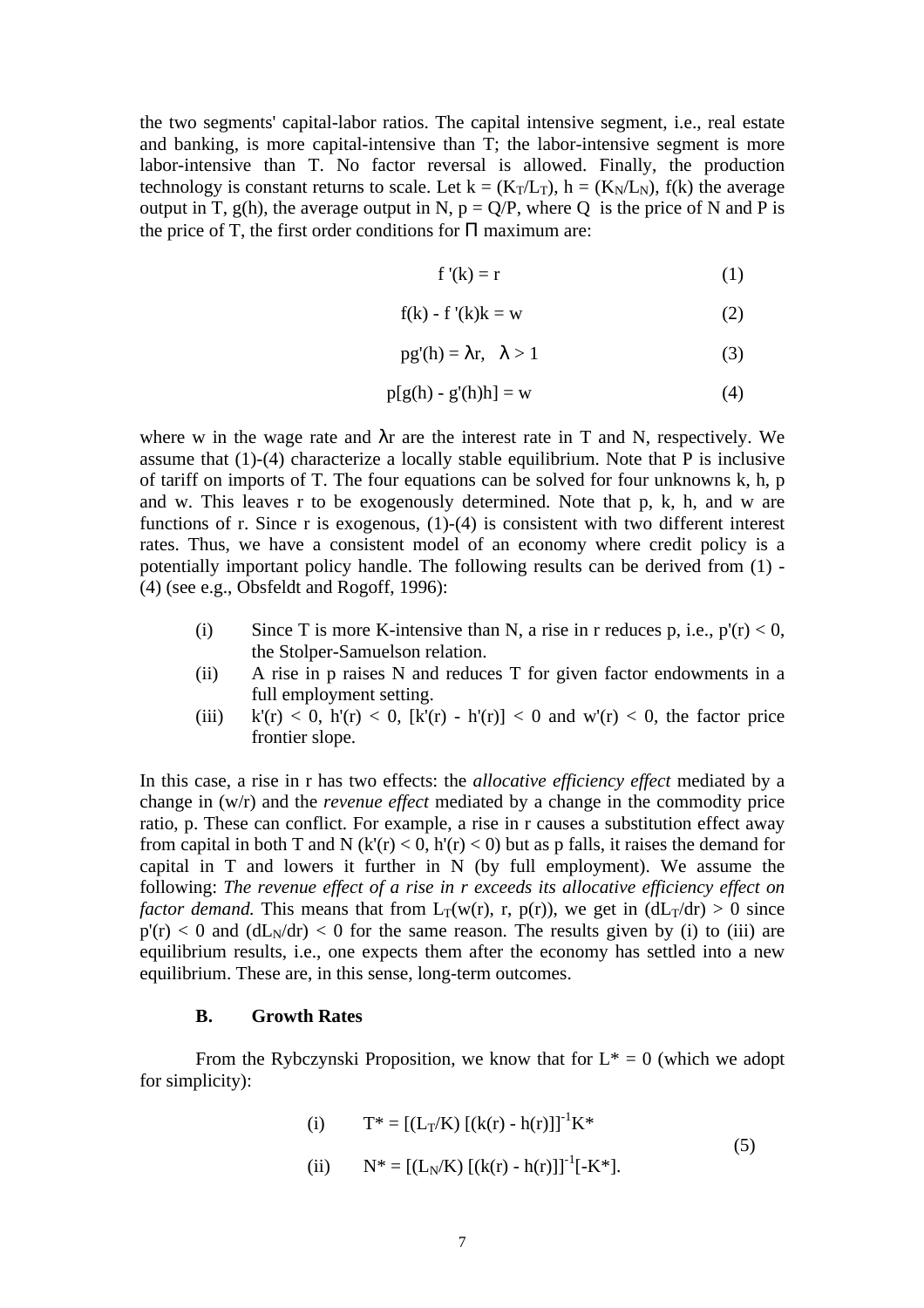Let  $H(r) = \begin{bmatrix} 1 \\ 1 \end{bmatrix}$  in (5i) and  $G(r) = \begin{bmatrix} 1 \\ 1 \end{bmatrix}$  in (5ii). Clearly  $H(r) < G(r)$  if T is more Kintensive. It is easy to show that  $H(r) > 1$  and  $G(r) > 1$  in (5ii). Given  $L_T$  (w(r),r, $P(r)$ ), we have H'(r) =  $\partial$ H/ $\partial$ r as

$$
\begin{array}{l}\n\{(\partial L_T/\partial w)w'(r)+(\partial L_T/\partial r)+(\partial L_T/\partial p)p'(r)\}H \\
\quad-\,(k'(r)\hbox{-}h'(r)(k\hbox{-}h)^{-1}H>0\;,\\
\end{array}
$$

since  $(\partial L_T/\partial p) < 0$ ,  $(\partial L_T/\partial w) < 0$ ,  $(\partial L_T/\partial r) > 0$ , making the expression in brackets {.}  $> 0$  and, furthermore,  $(k - h) > 0$  and  $[k' - h'] < 0$ . By the same token,  $G'(r) < 0$ . We may thus write for  $L^* = 0$ :

(i) 
$$
T^* = H(r)K^*
$$
,  $H' > 0$   
\n(ii)  $N^* = G(r)(-K^*)$ ,  $G' > 0$ . (6)

Note that  $N^*$  is an average tendency.  $N^*$  < 0 means that the bulk of N (the laborintensive segment) is shrinking but the capital-intensive segment may be growing. Finally, in units of tradeables, aggregate income growth is

$$
Y^* = \gamma T^* + (N^* + p^*) (1 - \gamma)
$$
 (7)

where  $\gamma$  is the share of tradeables in Y. Note that we omitted technical progress (TFP) in (7) for convenience only and not as obeisance to Young-Krugman. Aggregate income growth is the weighted sum of tradeable output growth and the growth of nontradeable output (in units of tradeables). The problem is that these two outputs react differently to relevant policy shocks.

Let  $P_w$  be the world price of T, E the nominal exchange rate and t the tariff rate. If  $P = EP_w (1 + t)$ , i.e., small country, then

$$
p^* = Q^* - (t^*/(1+t)) - P_w^* - E^*.
$$
 (8)

Since p is a negative function of r,  $p^*$  is a negative function of  $r^*$ , and  $Q^*$  is a negative function of  $r^*$ . A fall in r  $(r^*<0)$  raises  $O^*$  and, thus, precipitates an assetprice movement in favor of N. Likewise, trade liberalization  $(t^* < 0)$  or an absolute currency appreciation ( $E^*$  < 0) will raise  $p^*$ . Any other pressure that pushes  $Q^*$  up will raise  $p^*$  (e.g., inflow of foreign money into the demand side of the N market).

Since asset price imbalances have turned up as an important feature in the East Asian currency crisis, it is important to peek into what can trigger them in a semiopen small economy. From (8), currency appreciation, trade liberalization and yen, rinminbi and deutschmark depreciations in the face of a dollar-pegged E all contribute to growing asset price imbalance ( $p^* > 0$ ) in favor of N. All these were present in the early 1990s in East Asia. But the most important single contributor is the easing up of credit (explosive growth of domestic credit to accommodate capital inflows is a common element in the crisis) leading to a rapid rise in Q\* which reached bubble proportions. The consequent rise in p, in turn, impacted crucially on the allocation of resources between T and N especially where asset price bubbles in N dominated the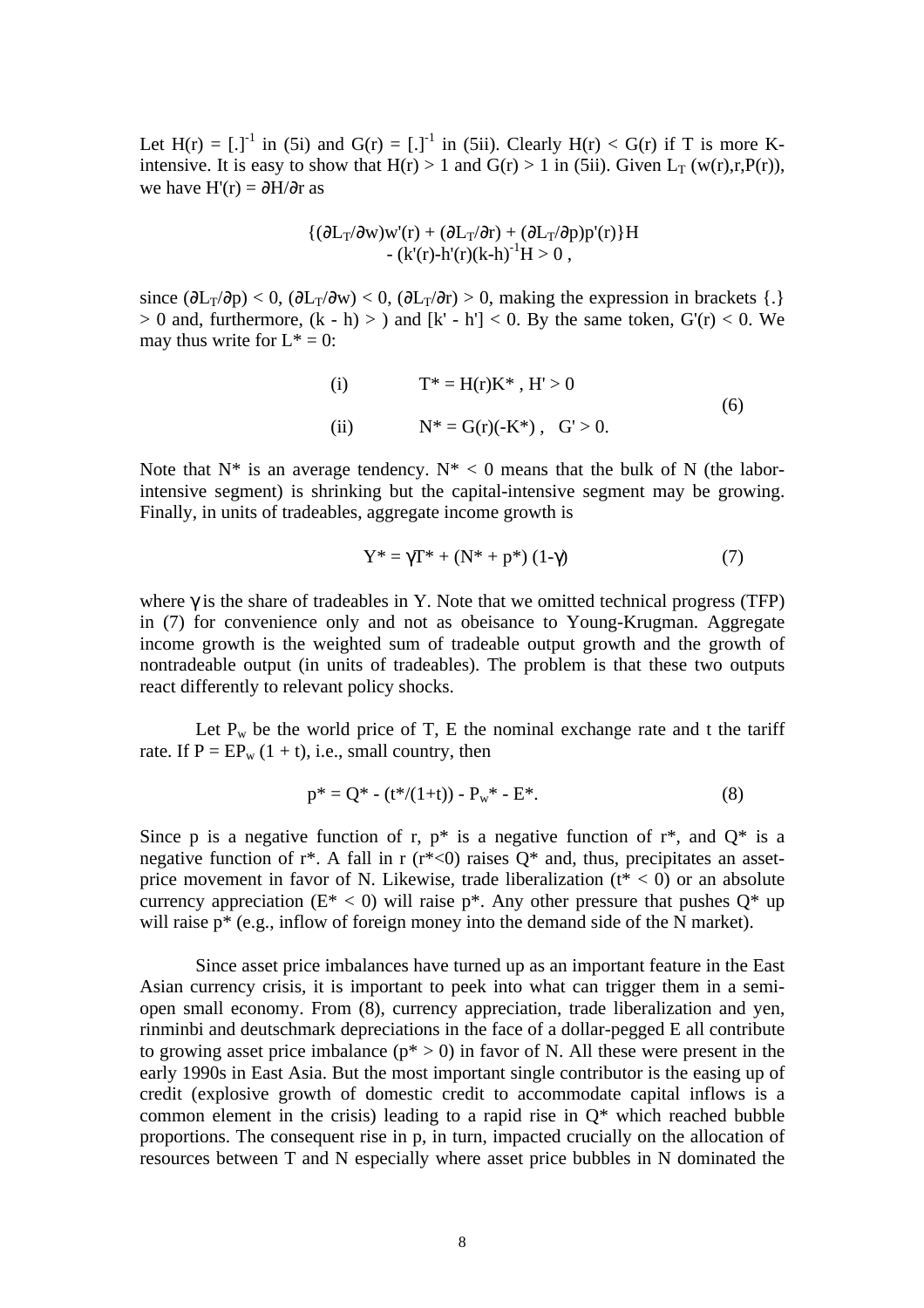landscape. We do not model asset price bubbles here since our model is an equilibrium model.

Finally, since the real exchange rate RER =  $(EP^{W}/P^{D})$  where  $P^{D} = P^{T}Q^{1-\gamma}$ ,  $\gamma =$  $(T/Y)$ , and  $P^{\dot{W}}$  is  $P^{D}$ 's world counterpart, we can write

$$
RER = [PW/PW(1+t)]pY-1.
$$
 (9)

Thus, a rise in p leads to currency appreciation.

#### **C. Physical Capital Accumulation**

The fledgling East Asian economy is assumed for analytical convenience to possess no capital goods industry of significance and thus physical capital has to be wholly imported. This can be relaxed by assuming a fixed fraction of capital growth due to domestic capital. Exports X finance imports M with the help of the change in foreign exchange reserves, ΔR (a proxy for all exogenous capital flows, e.g., aid, state borrowing, etc.), direct foreign investment (DFI) and Mundell-Fleming flows (MF) - the last three being capital account items, i.e.,  $M = \Delta R + X + DFI + hMF$ . Consumer imports I<sub>c</sub> and producer imports I<sub>K</sub> constitute total imports M. Let I<sub>K</sub> = eM,  $0 < e < 0$ , and e is a negative function of RER. Now  $\Delta K = I_K - \delta K$  or  $K^* = (I_K/K) - \delta$ , where  $\delta$  is the constant depreciation rate. Thus,  $K^* = (eM/K) - \delta$ , and

$$
K^* = [e(\Delta R + X + DFI + hMF)/K] - \delta. \tag{10}
$$

The impact of X on capital growth mediated by capital import share e. This influence, however, erodes as the capital stock K grows the domestic currency strengthens. The impact of  $\Delta R$  on  $K^*$  is identical. Thus, foreign borrowing, foreign aid and other exogenous capital inflows have the same effect on capital accumulation. The impact of MF on capital accumulation is mediated by a function  $h(p)$  of the domestic terms of trade. More on this later.

In view of the debate between Rodrik (1995) of the investment-led school and the export-led school of East Asian growth, equation (10) represents the Japanese reconciliation school. Let us state (10) formally as:

*Claim 8*: Maximizing exports X maximizes capital accumulation K\*.

Thus, no contradiction need arise, but this concordance between the two engines of growth, if exploited, results in a particular pattern of development. By (6), this concentrates the focus of growth almost exclusively on  $T^*$  and away from  $N^*$ .

#### **D. Exports**

We define export X as a Cobb-Douglas function of (a) tradeable goods surplus T-C where C is tradeable consumption and (b) share s in world export W. That is:

$$
X = (T - C)^{\alpha} (sW)^{1-\alpha}
$$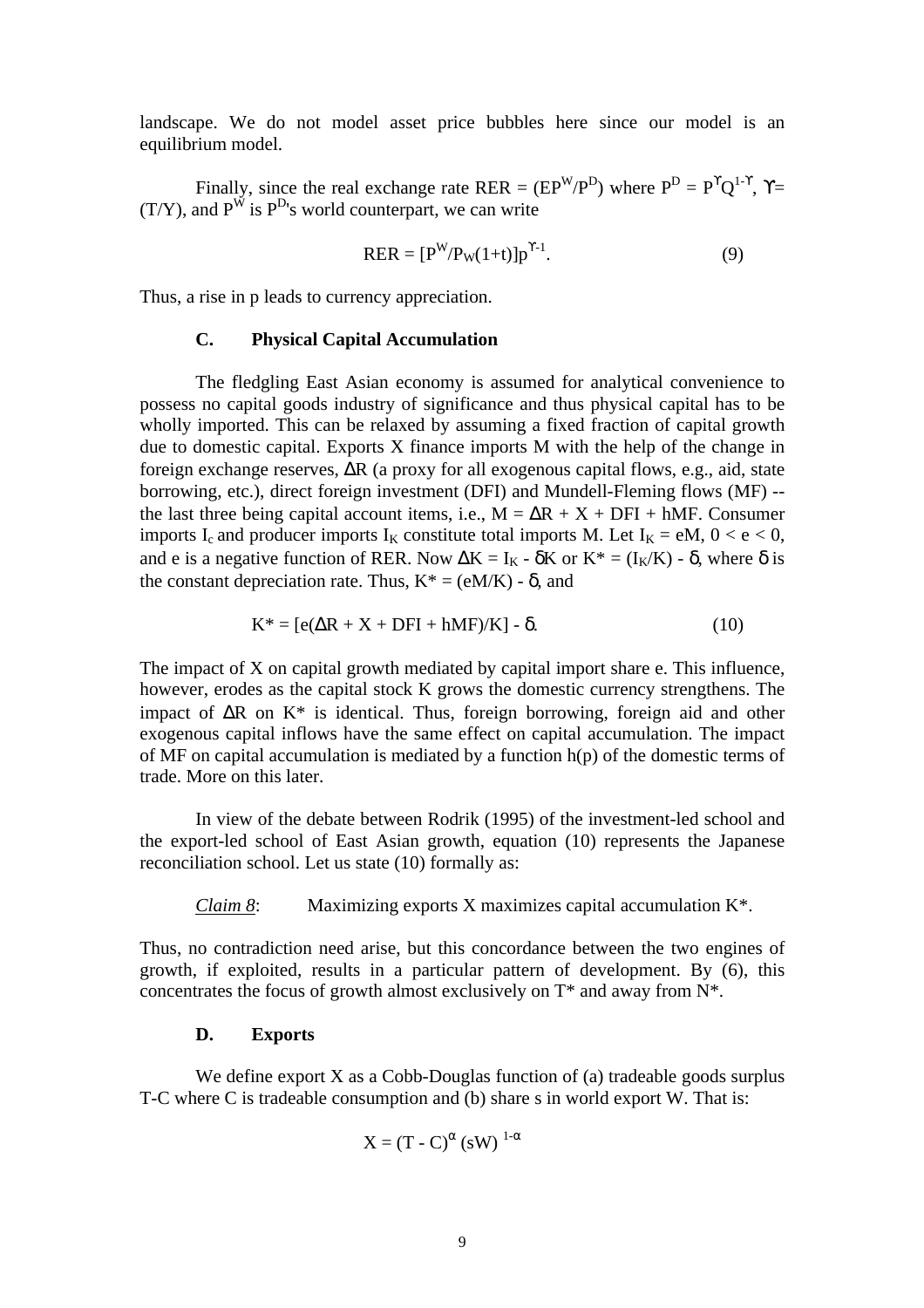which in growth rate gives:

$$
X^* = \alpha (T-C)^* + (1-\alpha)(s^* + W^*).
$$
 (11)

Thus, export growth  $X^*$  depends on growth of tradeables surplus  $(T-C)^*$ , the growth of export share s<sup>\*</sup> and world export growth W<sup>\*</sup>. Note that  $\alpha$  may be the "smallness and distortion index" ( $\alpha = 1$  means *small economy and no distortion economy*, i.e., it exports all its surplus;  $\alpha = 0$  means that  $X = sW$  and every increment in X is attained by increased share in world export (policy-driven). More on this later.

Now growth of domestic tradeables consumption  $C^*$  is a positive function of the real wage in terms of  $T (w/P)$ , and a negative function of the RER:

$$
C^* = C(w/P, RER), \quad C_w > 0, C_R < 0 \tag{12}
$$

where  $C_w = [\partial C/\partial (w/P)]$ , and  $C_R = [\partial C/\partial (RER)]$ . Since the domestic price of T is P =  $EP_w(1+t)$ , (w/ P) becomes

$$
(w/P) = [w/EP_w(1 + t)].
$$
 (13)

 $(T-C)^* = T^* [T/(T-C)] - C^* (C/(T-C))$ . Since  $T^*$  is a function of  $K^*$  we finally have:

$$
(T-C)^* = H(K^*, (w/P), RER). \tag{14}
$$

The growth in world share s\* is a negative function of relative real wage and of relative real exchange rate and a positive function of Total Factor Productivity.

$$
s^* = s^*(\in (W/P)/(W_C/P_C), (RER/RER_C), TFP)
$$
\n(16)

where subscript "c" refers to China. We now use these to analyze the dynamic Great Dragon effect.

#### **IV. THE GREAT DRAGON EFFECT: DYNAMICS**

#### **A. Labor-Abundant Dragon**

(10) shows the sources of capital accumulation in East Asia over the past halfcentury. In the 1950s and early 1960s, it was exogenous flows ΔR consisting of foreign aid, military assistance, state borrowing and in the case of Taiwan, overseas Chinese capital. In the late 1960s and early 1970s, it shifted to exports X and, with the advent of export processing zones, also direct foreign investment DFI. In the late 1970s, state borrowing came back with vengeance in the wake of recycled petrodollars. In the late 1980s, it was once again DFIs, mostly Japanese, that underpinned the Asean miracle. In the 1990s, with DFI being strongly contested by China and other LDCs, the capital account was opened further to allow Mundell-Fleming (MF) type flows, largely short-term capital.

The impact of China's entry into the world economic stage impacted on  $K^*$  via (a) export levels X, and (b) the level of DFIs. With China's capital controls mitigating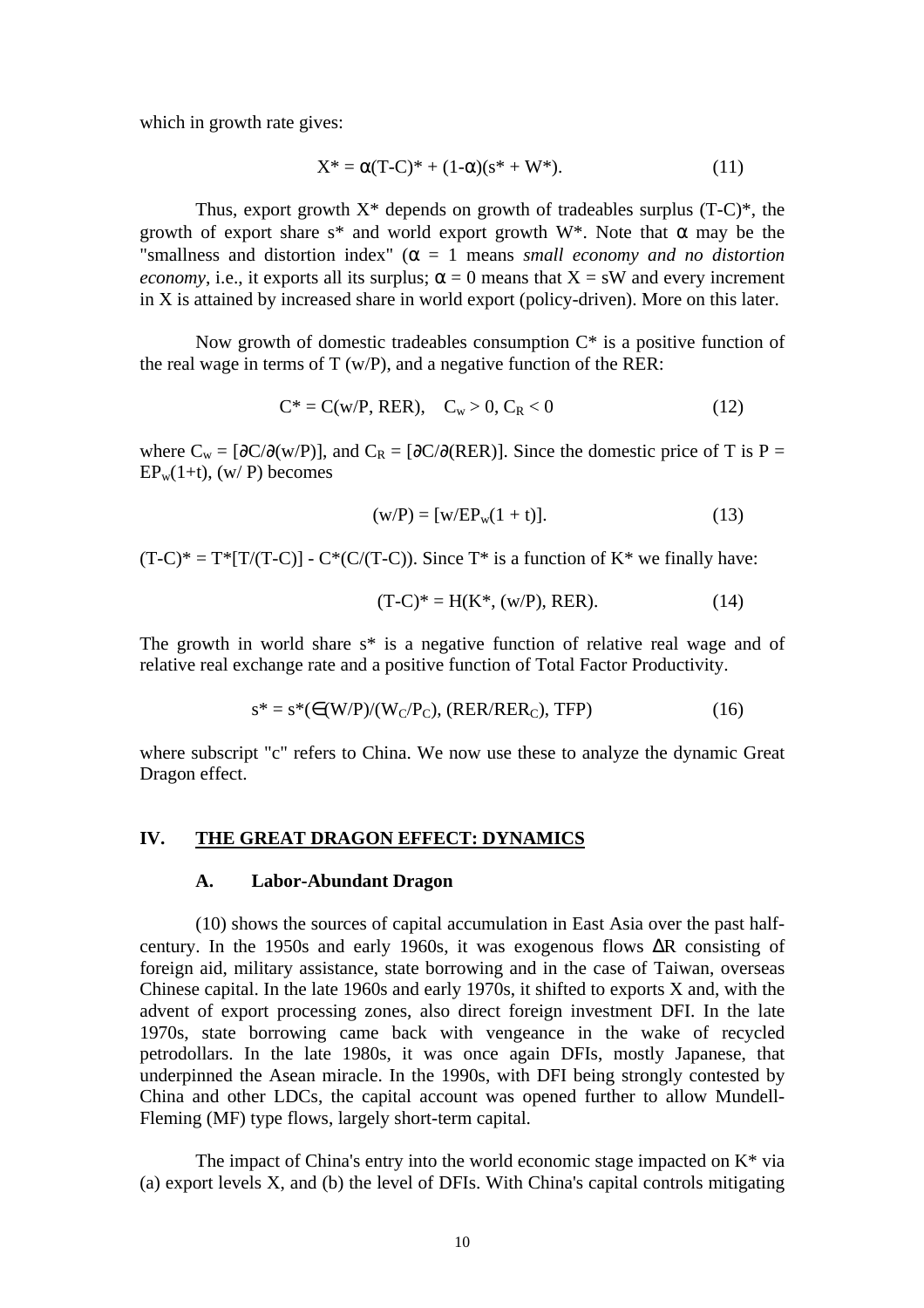its claim on MFs, MFs which, in the early 1990s experienced unprecedented growth, became the darling as source of financing capital growth. As in (10), the effect of MF on capital accumulation is mediated by a function of  $h(p)$  which negatively responds and crucially to the domestic terms of trade p. With p on the rise, h(p) falls and marginalizes MF's impact on capital accumulation.

China's entry meant a smaller Asean share of DFIs as China quickly cornered a sizeable chunk. As long as world DFI was growing rapidly as it did in the early 90s, even a smaller share remained an important stimulus for growth. When world MF flow slows down as it will in the late 90s, this translates materially into lowered growth in the Asean.

The second effect of China's entry is via export growth.  $X^*$  given by (11). Export growth depends first on the growth of world trade W\* over which the region has no control. Secondly, it depends on the growth of the region's share s<sup>\*</sup>, (15), which depends (i) negatively on relative real wage  $[(w/p)/(w_c/p_c)]$  mediated by the share of labor-intensive exports in total exports "∈". The higher is the real wage  $(w/p)$ in the Asean relative to China (w<sub>c</sub>/p<sub>c</sub>) and the higher is  $\in$ , the slower s<sup>\*</sup> and so is Asean's export growth; (ii) negatively on relative real exchange rates ( $RER/REF<sub>c</sub>$ ) as proxy for relative cost of other immobile factors; the higher is the *cost of doing business* the slower is share growth s<sup>\*</sup> and, thus, export growth. (iii) On the positive side, the faster is Total Factor Productivity (TFP) which proxies for technological upgrade, the faster is share growth and, thus,  $X^*$ .

Finally,  $X^*$  depends on  $(T-C)^*$  which represents the growth of tradeable surplus. This, in turn, depends on the growth of  $T(T^*)$  and on the growth of tradeable consumption  $C^*$ . T<sup>\*</sup> depends on  $K^*$  while  $C^*$  rises with the real wage (income effect for normal goods) and falls with RER, the relative price of tradeables (a high RER means a shift of consumption from tradeables to nontradeables, the substitution effect). Thus, (T-C)\* is related to the economy's savings rate.

Acting on these two crucial factors, China could not but eventually hamstring Asean growth, especially with export slowdown in 1996-97.

#### **B. The Capital-Abundant Dragon**

The impact on the Asean of the capital-abundant dragon in the guise of Japan in the 80s is the opposite of China's: (i) increased Japanese DFIs meant higher  $K^*$  for the Asean. Since these went almost exclusively to Thailand, Malaysia and Indonesia in the 1980s, these economies became DFI miracles overnight. (ii) The increased DFIs also stimulated rapid export growth  $X^*$  since  $s^*$  grew with Japanese DFI related exports as well as with substantial DFI-stimulated TFP. (iii) As X rose, so did K\* and is a positive feedback X\* via T\*. It was a veritable *virtuous cycle* of growth.

#### **C. Why the Asian Convulsion?**

The Asian Crisis in 1997-98 was partly a response to the challenge posed by China and other LDCs on the Asian niches. From (10), (11) and (14), we know how crucial the real exchange rate RER is in the process. With rising real wages and strengthening currencies, the squeeze was tightening. The response came in the form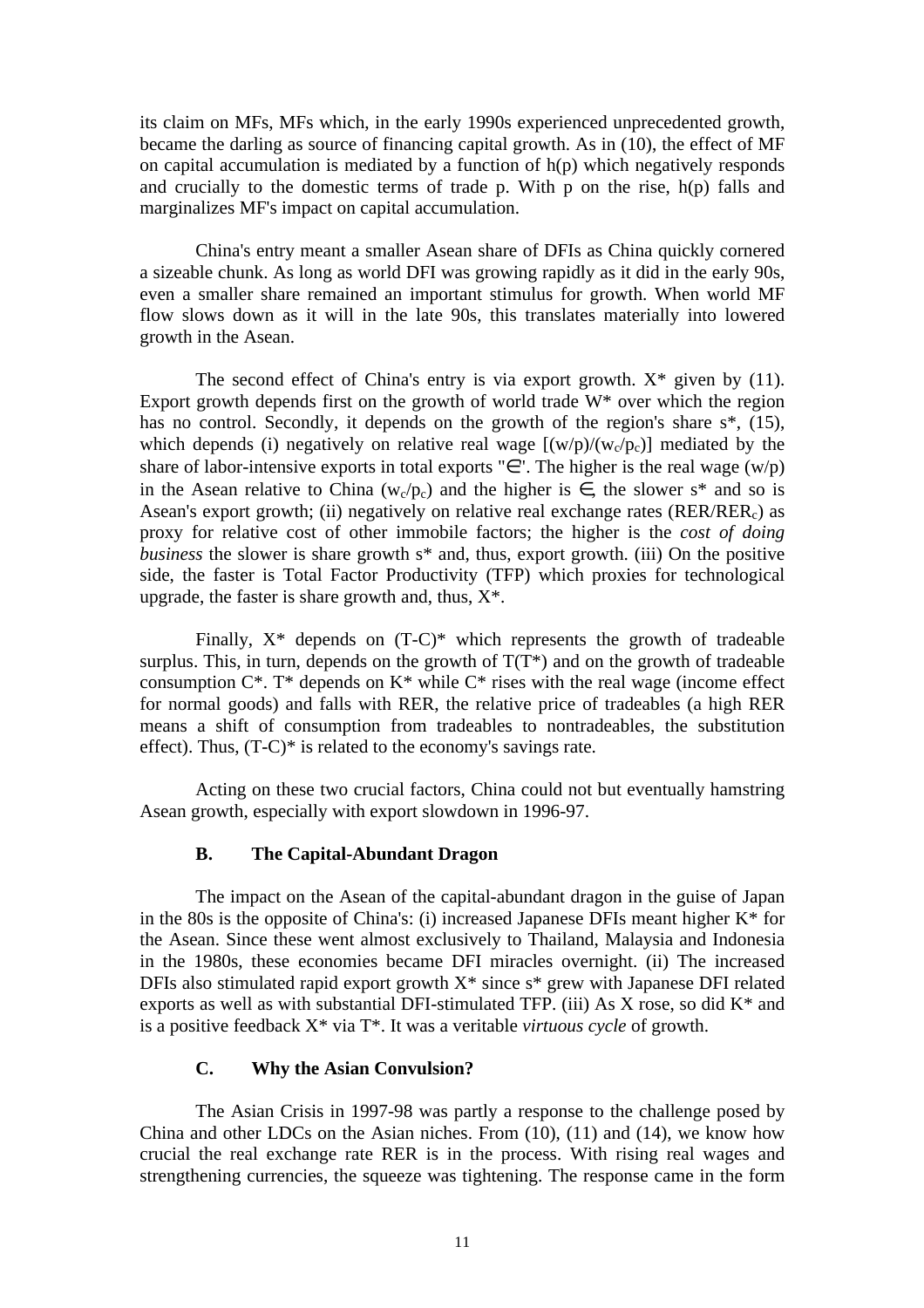of the currency crisis with massive devaluations as part of the package. This *prolongs* the adjustment period to the Great Dragon intrusion (for a lengthy discussion, please see Fabella, 1998).

# **V. CONCLUSION**

In this paper, we study the multitude of possible impacts upon an open economy or region of the opening up a great dragon economy. The latter has one of two factor endowment orders of magnitude greater than the former. We situate the analysis in a two-factor, three-country Hechscher-Ohlin framework. The first dragon is more abundant in labor (to mimic M. China) and the second is more abundant in capital (to mimic Japan). The two factors are labor and capital, the two goods are X and Y and the three economies are A (for East Asia), D (for the great dragon M. China) and WC (for the rest of the world). In the first part with immobile factors, we tackled the case of homogeneous X and Y. This is the most pessimistic case. A which exports X to W is forced to give up all its export share to D and since this is a barter economy, imports are forced to zero and A is forced into autarky (Claim 1). A's welfare falls to autarkic levels.

If X is a spectrum of goods of a range of capital-labor ratios, the opening up of the more labor-abundant D creates a three-country model with A being the country of intermediate endowment. The two commodities, in effect, splits into three with the split in X occurring at some intermediate capital-labor ratio. A retains its exports of the more capital-intensive X but this is now exported to both D and W (Claim 2). Thus, A loses export breath but gains export destination. The welfare impact of A is ambiguous, since trade creation (new exports to D) conflicts with trade constriction (reduction of exports to W). The welfare impact on D and W is unambiguously favorable.

We then introduced capital mobility. The resulting movement of capital from A to D consequent to lower wage-rental ratio in D (Mundell effect) reduces the segment of X to which A holds on to and reduces the potential trade between A and D and between A and W (Claim 3). Capital mobility between A and D alone will tend to lower welfare in A when D opens up. When this effect is without bounds (completely costless), movement of capital from A to D will render A and D H-O-S-identical! This means that if A is richer due to higher capital-labor ratio initially, A experiences *immiserization* (Claim 4).

Ricardian absolute advantage may also be at work at the same time. We introduce an Arrow learning-by-doing based on capital stock and the fact that D has larger endowment of K and L. If this scale economies is uniform across the spectrum of X, A's exports to W will all be bounced by D's exports. A is forced into autarky (Claim 5). If the scale economies is uneven across the spectrum of X, then even as D has absolute advantage in all of X, a *Ricardian comparative advantage* develops in X between A and D. D specializes in those X where the scale economies is most pronounced and A picks up the residual.

The addition of capital mobility between A and D worsens the outlook. Note that because capital is absolutely more productive in D due to scale economies, it will